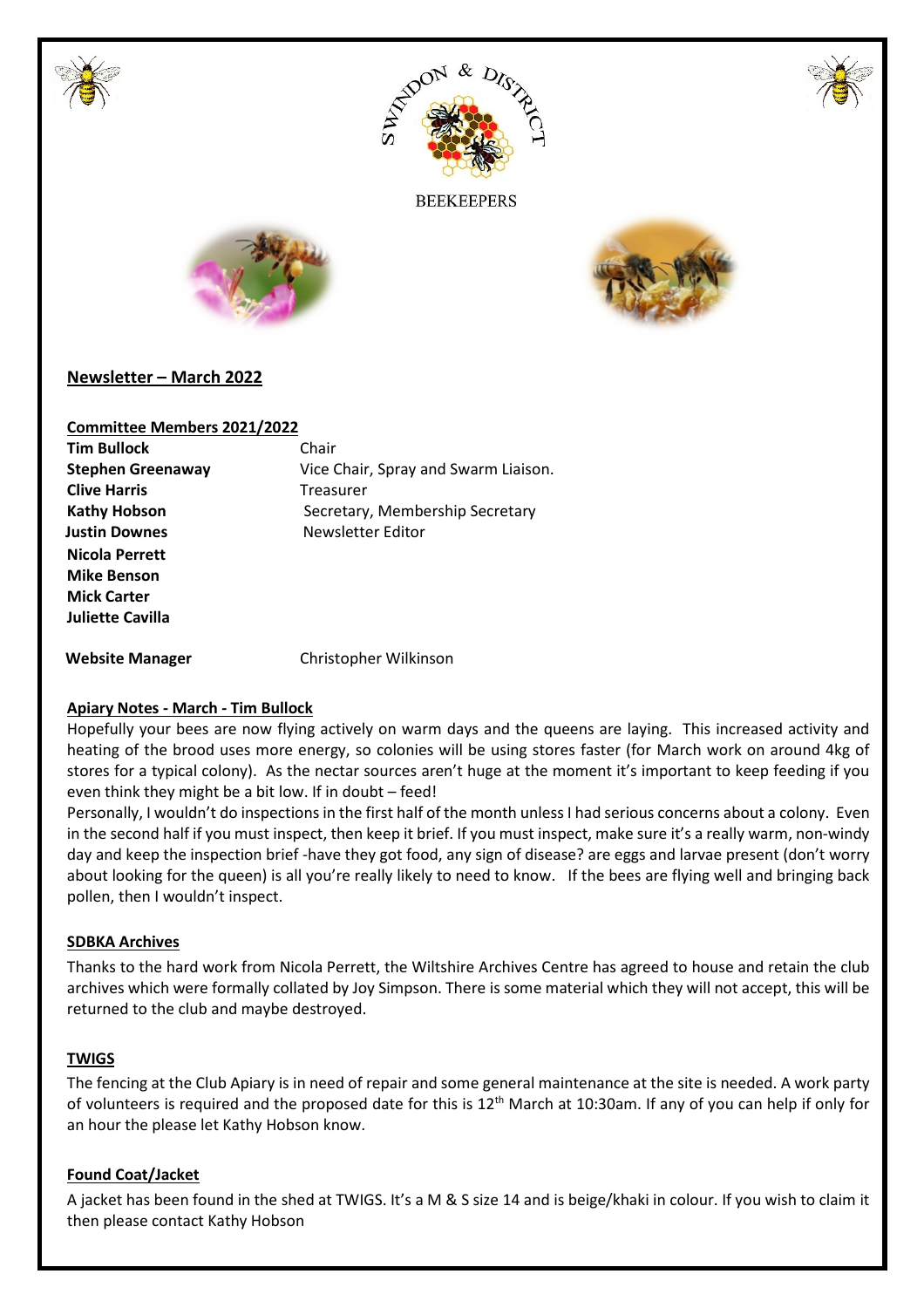# **Basic Bee Beekeeper Exam 2022**

Stephen Greenaway will be running this and hopes that some of you will take part. If you are interested, please email him asap stephen.greenaway@outlook.com

# **SGM Vote**

All members should have by now received voting information in the post. Members are reminded that the SGM ballot is on 8<sup>th</sup> March and will be held at The Corn Exchange in Devizes.

## **Neonicotinoids – Article by Clive Harris**

## **Emergency pesticide authorisation approved to protect sugar beet.**

In 2018, the use of all neonicotinoid insecticides was banned throughout the whole of the EU due to the widely acknowledged serious long term destructive effects they presented to all pollinating insects and specifically, to the detriment of Honeybee colonies.

I was extremely alarmed therefore, when I became aware of the Government's intention to now lift the ban at the behest of the sugar industry which was hidden under: (www.gov.uk/government/news/emergency-pesticideauthorisation-approved-to-protect-sugar-beet-if-specific-conditions-are-met ). The proposed exception is in respect of Syngenta's Cruiser SB for use on sugar beet. This prompted me to tackle my local MP (Justin Tomlinson) over the issue, pointing out the concerns of the local beekeeping community particularly over the proven persistent nature of this material and its tendency to leach into waterways.

I received a very comprehensive reply assuring me that he was well briefed on the problem and that he would continue to closely monitor the situation. Indeed, his apparent knowledge of the facts that he quoted were fully endorsed by our own Chairman, Tim Bullock, who is a professional agronomist. I felt however, that Justin was also very much following the political party line. I accept that the proposed exception is intended only as an emergency temporary measure, but I still cannot fully reconcile the need

A Parliamentary debate on the issue was secured by Luke Pollard MP (see UK Parliament> Hansard> Commons:2 February 2022> Westminster Hall> Bees:Neonicotinoids) which was most certainly very well attended.

One telling issue pointed out during the debate was, and I quote: -

"When we left the EU, the Government promised to follow the science on bee-killing pesticides. They said that their decisions about emergency authorisations would be guided by two expert bodies, the Health and Safety Executive and the expert committee on pesticides.

 In January last year, both expert bodies recommended that emergency authorisations for neonic bee-killing pesticides should not be given for sugar beets. The expert committee on pesticides said:

"The requirements for emergency authorisation have not been met."

It said that the risk to bees and freshwater biodiversity outweighed the benefit to sugar beets. That is important.

The Health and Safety Executive came to a similar conclusion.

DEFRA has therefore lifted a ban on neonics against the overwhelming advice of its own expert bodies, by which it said it would be guided. That suggests that the decision was a political one, not a scientific one".

Further, in my opinion, the economic argument advanced by the industry also fails to hold water. Current contracts negotiated between DEFRA and the growers now include an insurance clause specifically arranged to cover losses occasioned by "virus yellow". Losses anticipated by the industry, therefore, really cease to have any relevance, which then negates the definition of an "emergency".

We now wait to see if the anticipated level of "virus yellow" infection indeed reaches the threshold required to trigger the use of this material in 2022. Apparently, these measures were proposed for use in 2021. Cold weather conditions last year however, held the aphid vector sufficiently below the trigger levels necessary to activate previous implementation.

The Chair and Secretary of County (WBKA) have also been made aware of the situation.

Clive.